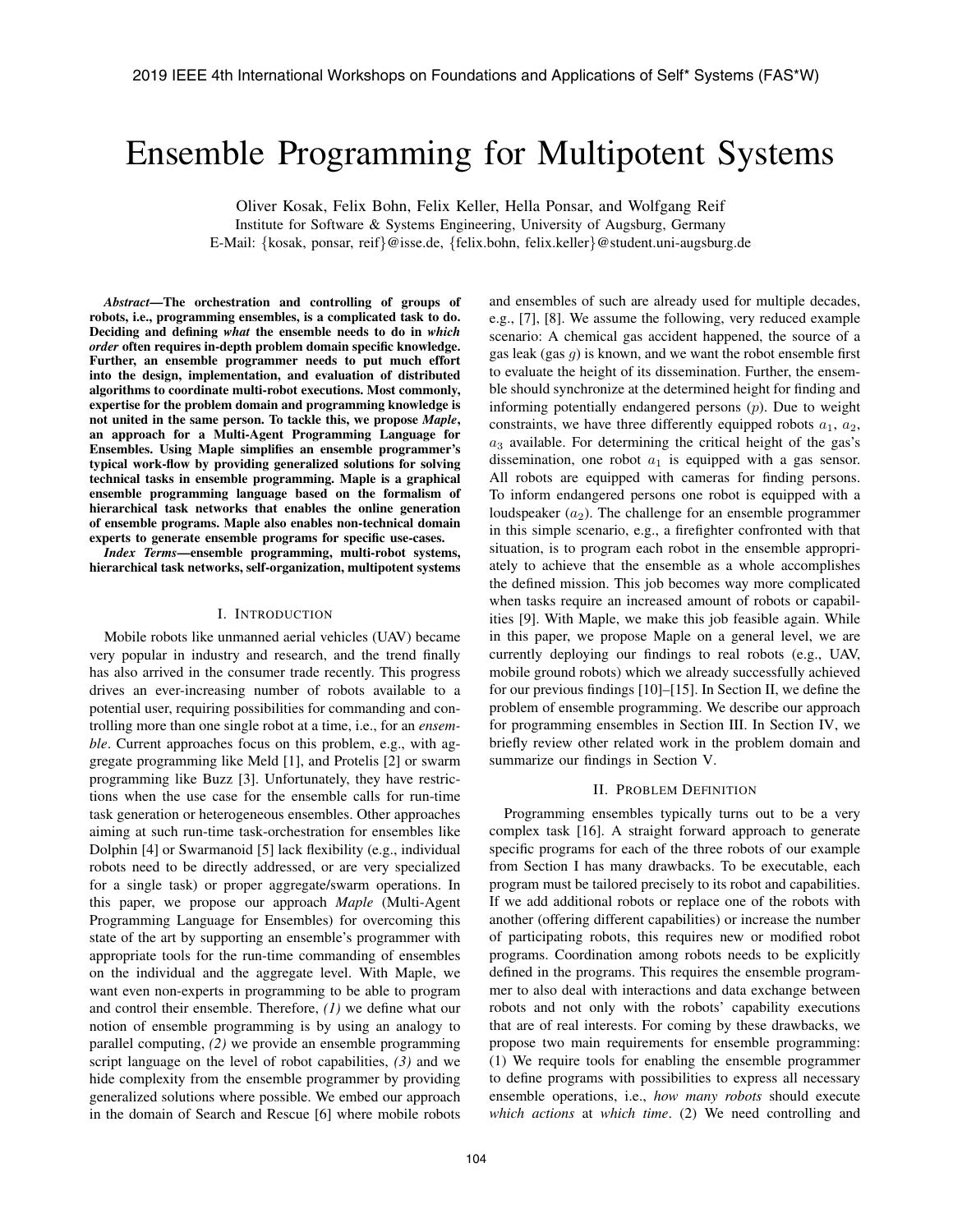coordinating structures established within the ensemble to interpret and execute ensemble programs, i.e., managing interrobot data- and execution-flow. As it is not easy to define what an *ensemble program* is, we analyze the requirements of such programs using an analogy to distributed computing [17].

An *ensemble programming language* requires some basic ingredients: (1) A synchronized storage for variables and their values, (2) an instruction set  $\mathcal I$  for modifying those variables, and (3) control flow structuring operators for sequential, conditional, repeated, and parallel executions with a proper syntax to express all types of control flow and composition of those. Instructions in an ensemble program need to be referenced by a program counter  $(pc)$ . Each  $pc$  may contain one or multiple instructions, each possibly addressing independent ensemble processing units (*EPU*). This concept can be used to express physical or logical parallelism (instructions executed on different or the same EPU) that should be supported to be used non-exclusively. This calls for an appropriate fork-join concept. As instructions in  $\mathcal I$  may require access to the variable storage and access to that storage may occur from different EPUs, the storage needs to be shared and synchronized.

To *control* the ensemble program's execution *and schedule program instructions* an instance needs to be aware of the control flow. To determine which path of the control flow graph should be taken for conditional statements and to record the progress during the program execution (e.g., increase counter variables), the controlling instance needs read and write access to the variable storage. When the program requires parallel execution, the controlling instance needs to split up the control flow, schedule it to independently acting EPUs if necessary, and rejoin them after execution and process possible responses.

To allow the ensemble programmer to access the full potential of available operations with the ensemble, the ensemble programming language needs to offer an *instruction set* categorizing the full supported instruction set. From this knowledge base, the programmer should be able to freely associate instructions with EPUs in pc within an ensemble program, no matter which coordination pattern is used.

To assure the execution of the ensemble program's control flow correctly, EPUs addressed within  $pc$ 's need to be able to *execute* the enlisted *instruction(s)* and return possibly resulting values back to the controlling instance. Due to physical or logical parallelism, EPUs also need to be able to execute multiple instructions at the same time, keep track of their execution and decide the appropriate moment for a response.

### III. APPROACH

With Maple, we intend to hide as much complexity concerning coordination and robot interaction as possible to enable the ensemble programmer to focus on the required executions in the ensemble. Thereby, we rely on the specific characteristics of multipotent systems [15] that fundamentally differs from that of other system classes concerning the association between robots and their capabilities. Other than in 'traditional' systems (characterized as homogeneous [18] or heterogeneous [19] according to their capability to robot allocation), we separate capabilities from robots in multipotent systems. This enables the system to self-adapt the allocation of capabilities to robots at runtime [13]. Robots provide selfawareness abilities to remark changes to their set of available capabilities, so they can decide on their qualification for solving tasks independently [14]. We use this flexibility to enable the ensemble programmer to neglect system internals during the act of programming the ensemble. By that and in contrast to other approaches [20], we do not need to take the system configuration into account when creating programs for robots. Further, we make the following assumptions: Robots in our ensemble can communicate without restriction, i.e., messages do not get lost. Further, we neglect other uncertainties, e.g., robot or other hardware breakdowns (cf. Section V). In the following, we describe how we realize the instruction set  $\mathcal{I}$ , the behavior of EPUs within a multipotent ensemble, how we can program EPUs with a graphical programming language based on the formalism of hierarchical task networks (HTN) [21], and how we control ensemble programs with multiple EPUs.

In our algorithms describing the behavior of EPUs and the controlling instance, we use the following notation to differentiate between *service calls* (with an AS: prefix) that can be called by other robots  $(a_x.\text{PROCEDURE}$  calls AS:PROCEDURE of robot  $a<sub>x</sub>$ ) and *internal procedures* that can only be called within the robot (we do not further describe those implementations). To respond to an AS, we can access its *caller* with C. We wait for an AS's to finish with a.PROCEDURE $(y)$ <sup> $\downarrow$ </sup>, as  $x \leftarrow a$ . PROCEDURE $(y)^{\downarrow}$  if we want to access the result x, and as a.PROCEDURE $(y)$ <sup> $\uparrow$ </sup> if we just want to call the service. We write  $(P_1||P_2)$  to execute  $P_1$  and  $P_2$  in parallel and wait for both to finish before continuing.

### *A. Capabilities as Program Instruction Set*

The instruction set  $\mathcal I$  is defined by capabilities  $c \in C$ that can be allocated by robots at runtime. Obviously,  $\mathcal I$  is defined very problem domain dependent. Along with possible parameters for each  $c \in C$ , the content of  $\mathcal I$  provides a kind of API to the ensemble programmer. Parameters include capability dependent data  $(p)$  as well as a parameter to provide an option to define the capability's execution behavior (s). This behavior can either be configured to be *self-finishing*  $(s = \top)$  or *non-self finishing*  $(s = \bot)$ . If a capability is executed with  $s = \top$ , the executing robot can determine on its own when the execution of this capability is terminated, e.g., if MOVE(destination) has finished because the defined destination is reached. If  $s = \perp$ , the robot can not decide on the termination of the execution itself or is not allowed to do so. Instead, the execution relies on external guidance to be terminated, either by another robot or the ensemble's user, e.g., MOVE(direction) instructs a robot to move in a direction without defining when to stop doing so. While for some capabilities s is restricted to either be  $\top$  or  $\bot$ , others are not restricted. The capability MEASURE(position), e.g., may be executed with  $s = \top$  to retrieve the current position of an object or with  $s = \perp$  to track its position over time. The ensemble programmer can further define the execution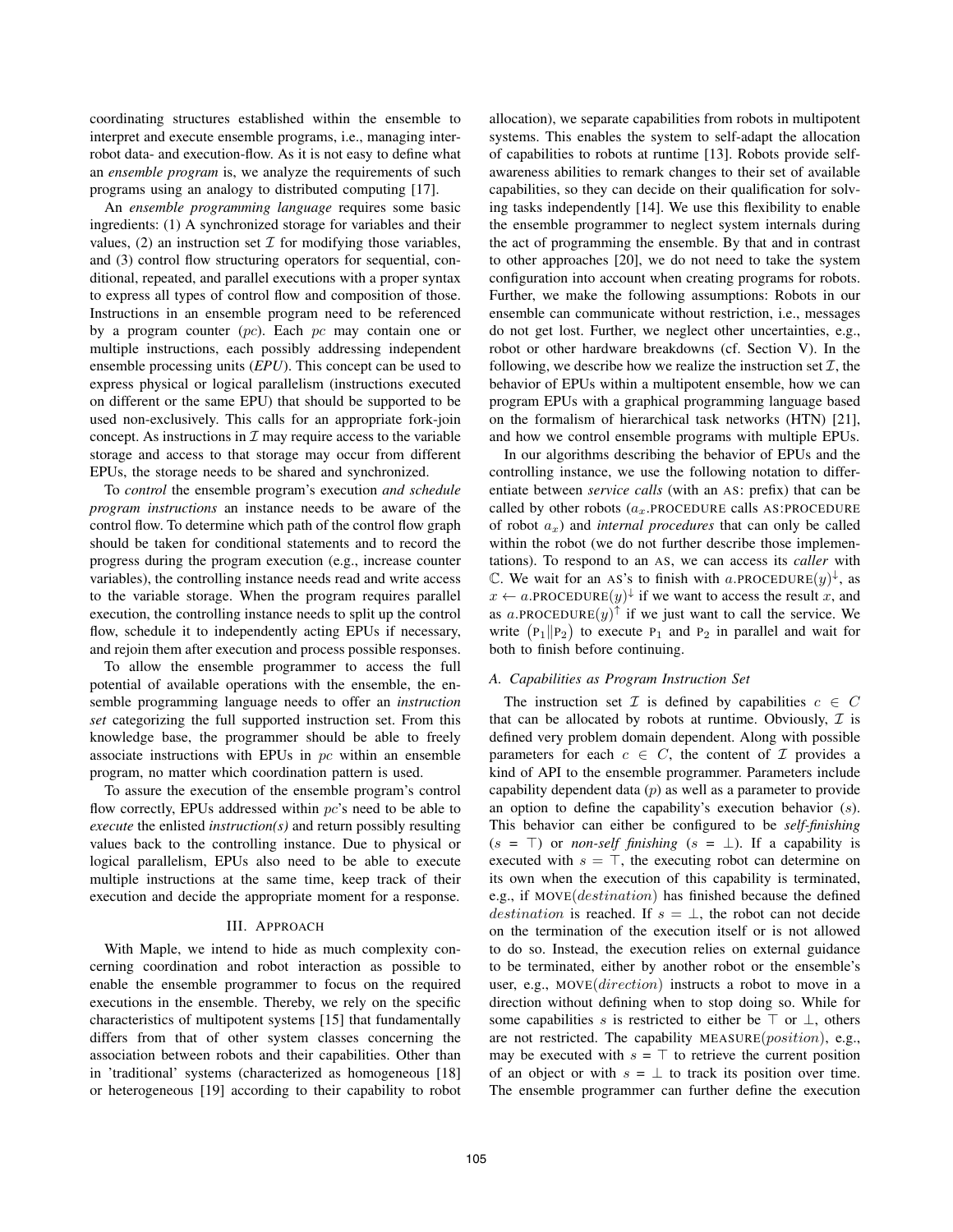| Alg. 1 EPU PROGRAM                                                                                                                                                                                                                                     |            |                                                                                                                                                                                                                                                                          |     |                                                                                      |
|--------------------------------------------------------------------------------------------------------------------------------------------------------------------------------------------------------------------------------------------------------|------------|--------------------------------------------------------------------------------------------------------------------------------------------------------------------------------------------------------------------------------------------------------------------------|-----|--------------------------------------------------------------------------------------|
| 1: $C_{pc} \leftarrow \emptyset$<br>2: procedure $\text{AS:COORD}(pc)$<br>3: $s_{EPII} \leftarrow \top$<br>4: $e_{EPII} \leftarrow \perp$<br>5: $R_{pc} \leftarrow []$<br>6: $C_{pc}^{\prime} \leftarrow C_{pc}$<br>7: $C_{pc} \leftarrow C_{EPU}[pc]$ | 12:<br>13: | 8: $\operatorname{STOP}(C'_{pc} \setminus C_{pc})$<br>9: for $c \in C_{pc}$ do parallel<br>10: $s_{pc} \leftarrow s_c \vee c[s]$<br>11: $\hat{e_{pc}} \leftarrow e_c \wedge c[e]$<br>if $c[s]$ then<br>$p \leftarrow c[p]$<br>14: $R_{pc}[c] \leftarrow \text{EX}(c, p)$ | 15: | else<br>16: $EX(c, c[p])^T$<br>$17:$ ioin<br>18: $\mathbb{C}$ SYNC $(spc, epc, Rpc)$ |

behavior of all capabilities by setting an additional parameter e. By setting  $e = \top$  (from a default  $e = \bot$ ) for a capability, the ensemble programmer can explicitly request interaction with the ensemble before it can continue execution.

# *B. Robots as Ensemble Processing Units*

Robots adopt the role of EPUs in our system. They allocate a set of capabilities  $(C_{EPU})$ , enabling them to execute respective program instructions. During task allocation (performed, e.g., with our approach proposed in [13]), robots get information on which capabilities they should execute at which time (addressed with a  $pc$ ) and with which parameters  $(p,$ s, and e). This guarantees that each robot has the required set of capabilities available when instructed to execute them. For the correct execution of ensemble programs in Maple, EPUs' implement the behavior defined in Alg. 1. When an EPU receives a coordination message (cf. L. 2 in Alg. 1), it needs to execute all capabilities  $c \in C_{pc}$  in parallel (cf. L. 9) in Alg. 1). To derive the relevant set of capabilities  $C_{pc}$ , the EPU can access the program information with the transmitted program counter pc (cf. L. 7 in Alg. 1). We can address each  $c \in C_{EPU}$  with d, s, and e to access the values defined by the ensemble programmer (e.g.,  $c[s]$ ). According to the result of c[s] derived for a capability  $c \in C_{pc}$ , c is executed selffinishing or non-self-finishing parametrized with the respective data p derived by  $c[p]$  (cf. L. 12 – L. 16 in Alg. 1). If  $c[s] = \top$ , the EPU can first store the result locally (e.g., a measurement derived with  $MEASURE(g)$ , cf. L. 14 in Alg. 1) and second, after all other capability executions are finished, synchronize the results  $R_{pc}$  with the coordinating instance (cf. L. 18) in Alg. 1). If  $c[s] = \perp$ , the EPU can only start the execution of  $c$  (cf. L. 16 in Alg. 1). To generate a response to the controlling instance (cf. L. 18 in Alg. 1), the EPU needs to evaluate whether external coordination is required. This can either be because any  $c[e]$  was set to  $\top$  (cf. L. 11 in Alg. 1) or because  $\forall c \in C_{pc}$  the ensemble programmer set  $c[s]$  to  $\perp$  (cf. L. 10 in Alg. 1). Non-self-finishing capabilities are only stopped again externally when the program information addressed with a follow-up pc sent in a coordination message does not again include the capabilities (cf. L. 8 in Alg. 1). This can be used to further run capabilities even without stopping their execution during synchronization (e.g., MEAS(*temperature*) can continue during multiple MOVE(*position*) executions).

### *C. Enriched HTN as Syntax for Ensemble Programming*

To supply a domain language providing all required controlling operations to the ensemble programmer (i.e., sequential, conditional, repeated, and parallel execution), we enrich the concepts of HTN [21] following the notation of [22] and [23]. By that, we not only gain the possibility to define complex



Fig. 1. Physical parallelism in MR-MT [9] involving robot  $a_1$  and  $a_2$ .

ensemble programs but also enable the ensemble to generate new situation-aware programs through planning *during runtime* autonomously. Further, designing HTNs can be done graphically which makes them a handy programming tool even for non-technicians [24], e.g., by firefighters (cf. Section I). In our figures, we abbreviate *compound tasks* as *CT*, *primitive tasks* as *PT*, decomposition possibilities through *methods* as *M*, *conditions* for decompositions as *Con*, and *operators* encapsulating actions as *OP*. We indicate sequences of tasks as double line arrows and decompositions of CTs as single line arrows marked with their respective methods and conditions.

*1) Associating Instructions to EPUs:* To enable ensemble programming using EPUs and instructions from  $I$ , we further enrich the operators concept of [23]. In Maple, OPs address a specific robot (i.e., EPU) and its respective capability (i.e., an instruction from  $\mathcal{I}$ ), the ensemble programmer wants the robot to execute. Using OPs, the ensemble programmer can instruct robots what to do under certain circumstances.

*a) Logical Parallelism (SR-MT):* For a single robot, e.g., robot  $a_1$  in Fig. 1 (where we neglect  $a_2$  for the moment), a pc can contain single instructions (cf. if condition *x* holds when evaluated in the world state, robot  $a_1$  is instructed to execute capability  $c_1$  with parameters  $[p_\alpha, s_\alpha, e_\alpha]$  in PT *MRX*), sequences of such (cf. if y holds, we use *M: use MRY*, causing robot  $a_1$  to first execute capability  $c_2$  with  $[p_{\gamma}, s_{\gamma}, e_{\gamma}]$  and then  $c_3$  with  $[p_{\epsilon}, s_{\epsilon}, e_{\epsilon}]$ , multiple instructions (cf. if z holds, we use *M: use MRZ*, causing robot  $a_1$  to execute capabilities  $c_4$  with  $[p_\zeta, s_\zeta, e_\zeta]$  and  $c_5$  with  $[p_n, s_n, e_n]$ in parallel), or any combination of the aforementioned. From that information, program information  $EPU<sub>I</sub>$  can be derived for each robot involved, that is necessary for executing EPU programs (cf. Alg. 1 with Table I for robot  $a_1$  in Fig. 1).

*b) Physical Parallelism (MR-MT):* a As we want to support physical parallelism for ensemble programming, we can also include multiple agents in OPs to define multirobot tasks. When we revise Fig. 1 (now including  $a_2$  in our considerations),  $a_1$  and  $a_2$  both need to work on *MRX*, *MRY'*, and *MRZ*. In this case, we derive  $EPU<sub>I</sub>$  for *two* agents from the plan (cf. Table I) that need to work together (it can be  $n$  agents in other programs). If one robot is not instructed in one PT, e.g.,  $a_2$  in MRY", this agent should explicitly do nothing while other agents potentially execute instructions (i.e.,  $a_2$  should wait while  $a_1$  performs  $c_3$  in *MRY"*). Multiple robots can execute the same instruction with the same or other parameters in the same PT (i.e., physically parallel) or different PTs (e.g., *MRX* in Fig. 1). Thereby, parameters s and e can be independently programmed for all operators. This requires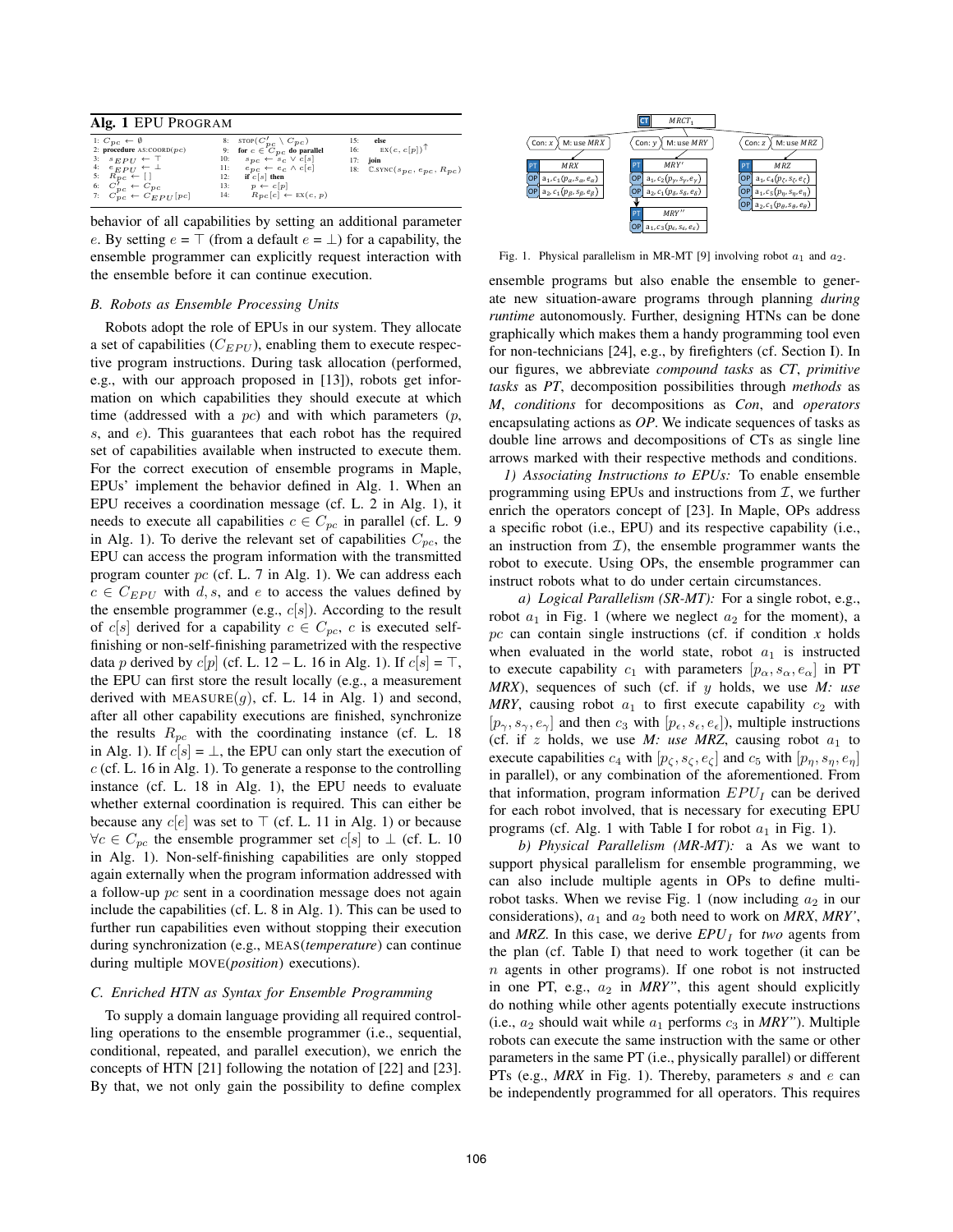| <b>Alternatives</b> | EPU a:INT      | Step pc:INT | capability $c:\mathcal{I}_{ID} \Rightarrow$ [ANY, BOOL, BOOL]                                                                                                            |
|---------------------|----------------|-------------|--------------------------------------------------------------------------------------------------------------------------------------------------------------------------|
| use MRX /           | $a_1$          |             | $c_1 \Rightarrow [p_{\alpha}, s_{\alpha}, e_{\alpha}]$                                                                                                                   |
| use $MRX_{\infty}$  | a <sub>2</sub> |             | $c_1 \Rightarrow [p_\beta, s_\beta, e_\beta]$                                                                                                                            |
| use MRY /           | $a_1$          | 2           | $\begin{array}{c} c_2 \Rightarrow [p_{\gamma}, s_{\gamma}, e_{\gamma}] \\ c_3 \Rightarrow [p_{\epsilon}, s_{\epsilon}, e_{\epsilon}] \end{array}$                        |
| use $MRY_{\infty}$  | a <sub>2</sub> |             | $c_1 \Rightarrow [p_\delta, s_\delta, e_\delta]$                                                                                                                         |
| use MRZ /           | $a_1$          |             | $c_4 \Rightarrow \overline{[p_{\zeta}, s_{\zeta}, e_{\zeta}]}, c_5 \Rightarrow [p_{\eta}, s_{\eta}, e_{\eta}]$<br>$c_1 \Rightarrow [p_{\theta}, s_{\theta}, e_{\theta}]$ |
| use $MRZ_{\infty}$  | 12             |             | TABLE I. $EPU_I$ for $a_1$ and $a_2$ derived from Fig. 1.                                                                                                                |

further coordination when physical parallelism is used.

*2) Programming Complex Control-flow:* To meet the requirements for ensemble programming from Section II, we enrich the HTNs with a *loop* concept, concepts for commanding *world state modifications* (W) and *replanning* (R).

*a) Logical Parallelism in Loops (SR-MT):* When we assume the world state variables in Fig. 2 are set to  $x = \top$ ,  $y = z = \perp$  initially, planning started at the topmost *MRCT*<sub>∞</sub> results in the following ensemble program (again, we neglect  $a_2$  for the moment): At first, robot  $a_1$  gets instructed to execute  $c_1$  with parameter  $[p_\alpha, s_\alpha, e_\alpha]$  repeatedly, until the termination condition  $t_{\alpha}$  holds (cf. Term =  $t_{\alpha}$  in Fig. 2), as second step x should be set to  $\bot$ , and as step three y should be set to  $\top$ , both in two *W* steps. As the fourth step, a new program should be generated triggered autonomously with a replanning starting at *MRCT*<sub>∞</sub> given in *R*. Thereby, an ensemble program decomposed from  $MRCT_{\infty}$  using the method *use*  $MRY_{\infty}$  is generated. Following the conventions introduced in Section III-C1, for each alternative decomposition a program part can be generated for the respective decomposition method. Instructions contained in a sequence labeled as loop (cf. boxes with dotted lines in Fig. 2) define termination criteria as a Boolean expression on the results of capability executions, e.g.,  $c_1$  = MEASURE,  $p_\alpha$  = temperature,  $s_\alpha$  =  $\top$ ,  $e_\alpha$  =  $\top$ with  $t_{\alpha}$ :  $r_{c_1} > 30$  to determine that the result of a temperature measurement is greater than 30 degrees (cf. *MRX*<sup>∞</sup> in Fig. 2). These termination criteria can be defined by the ensemble programmer for each OP that contains an instruction parametrized *to be executed in a self-finishing manner* (i.e.,  $s_{\alpha}, s_{\gamma}, s_{\epsilon}, s_{\zeta}$ , and  $s_n$  need to equal  $\top$ ). Self-finishing is a requirement for instructions used in termination functions because EPUs need to determine the result of the respective capability execution for sending it to the coordination instance which then can evaluate the particular termination criteria (cf. L. 14 and L. 16 in Alg. 1). Because the EPU itself does not need to evaluate the termination criteria, the  $EPU<sub>I</sub>$  for  $a<sub>1</sub>$  in Fig. 2 is equal to that for  $a_1$  in Fig. 1 (cf. Table II). Loop constructs can also be used nested: When  $MRCT_{\infty}$  is decomposed using the method *use*  $MRY_{\infty}$ ,  $a_1$  first needs to repeatedly execute  $c_2$  until  $t_{\gamma}$ holds (determined by the controlling instance), as a second step execute  $c_3$ , and return to the first step if  $t_6$  does not hold or otherwise continue. Further, in a termination criteria the programmer can also involve the ensemble's user (cf. Term:  $(t_\zeta \vee t_\eta) \wedge t_\theta \wedge u$  in Fig. 2). Consequently, the loop can only be terminated if the user acknowledges the termination.

*b) Physical Parallelism in Loops (MR-MT):* The loop concept can also be used for multi-robot tasks (cf. Fig. 2 with respective  $EPU_I$  in Table I). In this case, termination functions annotated to loops in the ensemble program can contain more than one agent. When we revise Fig. 2 (now



Fig. 2. Using repeated execution for MR-MT [9]. We assume that initially (planning time) variable in the world state are set to  $x = \top, y = \bot, z = \bot$ .

including  $a_2$  in our considerations), we see that if *MRCT*<sub>∞</sub> is decomposed with method *use*  $MRZ_{\infty}$ , the termination of the loop is only achieved, if results determined by capability executions of  $a_1$  and  $a_2$  combined with the boolean operators get evaluated to  $\top$  (i.e.,  $(t_\zeta \vee t_\eta) \wedge t_\theta \wedge u = \top$ ). Of course, programming sequences with loops involving more than one EPUs where a single instruction for one EPU decides the termination function of the loop causes all other EPUs to be idle for that time. An example therefore is the nested loop included in Fig. 2 when  $MRCT_{\infty}$  is decomposed with method *use MRY*<sub>∞</sub>, where every execution of instructions from *MRY*<sup>*w*</sup> needs  $a_2$  to wait for the decision determined by the result of  $a_1$ . If the ensemble programmer does not intend this behavior, other design decisions for the ensemble program have to be made. Instructions concerning world state modifications and replanning are not contained in  $EPU<sub>I</sub>$  for both, single-robot tasks and multi-robot tasks. Like the evaluation of termination criteria, they require a superior instance capable of aggregating data-flow and deciding on control-flow (cf. Section II).

*3) Control-Flow Coordination:* After a successfully performed task allocation including the distribution of respective  $EPU<sub>I</sub>$ , a controlling instance needs to coordinate the control and data-flow within its ensemble. This is especially urgent for controlling physically parallel executed instructions. If required, also distributed information can get aggregated, e.g., for deciding on the termination of loops. The controlling instance is also needed for world state modifications defined within an ensemble program (cf. Fig. 2). Further, the controlling instance is needed when replanning, i.e., autonomous online program generation, should be performed autonomously. Therefore, one EPU in the ensemble needs to adopt the role of such a controlling instance for every generated plan.

*a) Coordinating the Control-Flow:* For all controlling functions, we propose to implement the program depicted in Alg. 2. As supplement to generated  $EPU<sub>I</sub>$  (cf. Section III-B), we also generate control-flow program information  $CFP<sub>I</sub>$  for each plan derived from an HTN (e.g., Table II for information derived from possible plans in Fig. 2). This  $CFP<sub>I</sub>$  includes information on participating EPUs as a set of robots A, as well as control-flow and data-flow information referenced by a  $pc$ .  $CFP<sub>I</sub>$  are made available to the coordination instance after task allocation (cf. L. 4 in Alg. 2). These pcs reference different *types* of functionality the controlling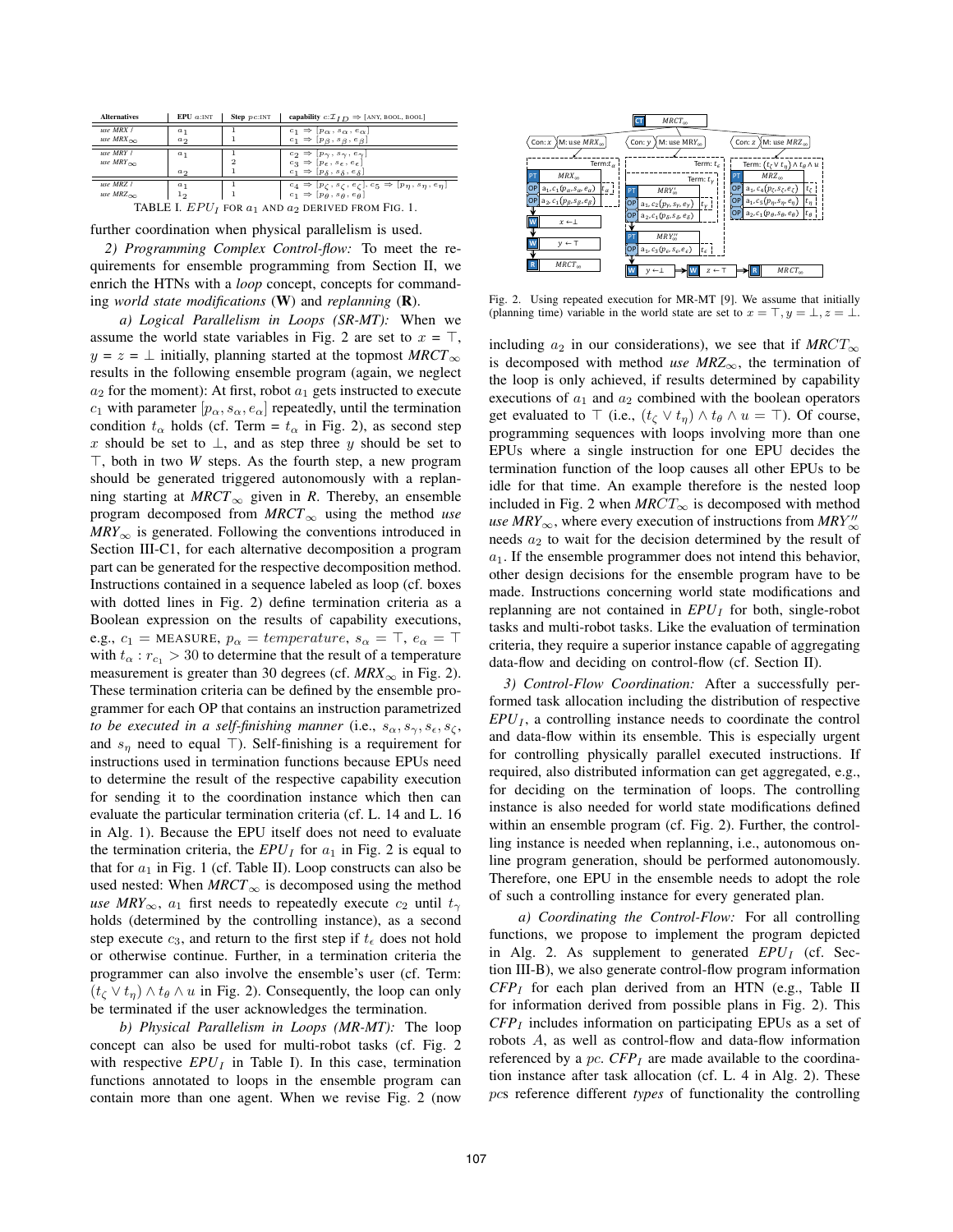|     | Alg. 2 CF Program                                                           |     |                                                                 |
|-----|-----------------------------------------------------------------------------|-----|-----------------------------------------------------------------|
|     | 1: $user; u \leftarrow \bot; u_r \leftarrow \bot; t \leftarrow \text{NULL}$ | 27: | $($ BROAD $(plan)$ $  $ COORDINATE)                             |
|     | 2: $plan \leftarrow \emptyset$ ; $pc \leftarrow 0$                          |     | 28: procedure COORDINATE                                        |
|     | 3: procedure AS:START( $CFP_T$ )                                            | 29: | for $a \in t.A$ do                                              |
|     | 4: $t \leftarrow CFP_I; pc \leftarrow 0$                                    | 30: | $a$ . COORDINATION $(pc, \text{SELF})^T$                        |
|     | $5:$ EXECUTE()                                                              |     | 31: procedure SELECTPC                                          |
|     | 6: procedure EXECUTE                                                        | 32: | if $t. type[pc] = EX$ then                                      |
| 7:  | SELECTPC()                                                                  | 33: | if $u \in T_A$ then                                             |
| 8:  | switch $t. type[pc]$ do                                                     | 34: | if $u_r = \perp$ then                                           |
| 9:  | case EX                                                                     | 35: | $u_r \leftarrow \top$                                           |
| 10: | $A_w \leftarrow \emptyset$ ; $e \leftarrow \perp$ ; $s \leftarrow \top$     | 36: | $user$ .REQUESTU <sup>T</sup>                                   |
| 11: | $u \leftarrow \perp: u_r \leftarrow \perp$                                  | 37: | if EVALUATE(t.exp[pc], $R_A$ ) then                             |
| 12: | COORDINATE                                                                  | 38: | $pc \leftarrow t.transpose[pc]$ .FIRST                          |
| 13: | case STORE                                                                  | 39: | else                                                            |
| 14: | UPDATESTORE $(t.\exp[pc])$                                                  | 40: | $pc \leftarrow t.transpose[pc]$ . SECOND                        |
| 15: | <b>EXECUTE</b>                                                              | 41: | else                                                            |
| 16: | case PLAN                                                                   | 42: |                                                                 |
| 17: | $plan \leftarrow plan \cup \text{CREATE}(t.exp[pc])$                        |     | $pc \leftarrow t.transpose[pc]$ .FIRST                          |
| 18: | <b>EXECUTE</b>                                                              |     | 43: procedure AS:SYNC( $s_a$ , $e_a$ , $R_a$ )                  |
| 19: | case FINISH                                                                 |     | 44: $A_w \leftarrow A_w \cup \mathbb{C}; R_A[a] \leftarrow R_a$ |
| 20: | while $\exists t_i \in plan   t_i.A = \emptyset$ do                         | 45: | $e \leftarrow (e \land e_a); s \leftarrow (s \lor s_a);$        |
| 21: | INTEGRATEPCS $(t_i, t)$                                                     |     | 46: if $t.A \subset A_{wait}$ then                              |
| 22: | $plan \leftarrow plan \setminus t_i$                                        | 47: | if $e \vee \neg s$ then                                         |
| 23: | if $\exists t_i \in plan   t_i = t$ then                                    | 48: | $user$ REQUESTCOORDINATION(SELF) <sup>+</sup>                   |
| 24: | $plan \leftarrow plan \setminus t_i$                                        | 49: | <b>EXECUTE</b>                                                  |
| 25: | $($ BROAD $(plan)$    START $(t_i,$ SELF) <sup>T</sup>                      |     | 50: procedure AS:RECEIVEU                                       |
| 26: | else                                                                        | 51: | $u \leftarrow \top$                                             |

instance offers: EX requires the ensemble's EPUs to execute capabilities referenced by the current pc, STORE variable modifications in the storage, PLAN replanning in the HTN, and FINISH the dissolving the ensemble. For each type of  $pc$ , the relevant instruction  $exp$  differs. In EX, the EXPRESSION in  $exp$ encodes the termination criteria over the results determined by  $a \in A$  (cf. L. 37 in Alg. 2), STORE encodes instructions on how to modify the storage (cf. L. 14 in Alg. 2), and in PLAN *exp* references a CT in the HTN where replanning should be started (cf. L. 17 in Alg. 2). For FINISH, no instruction is needed as this functionality does not differ in different ensemble programs. Further, for each  $pc$  an  $CFP<sub>I</sub>$ encodes a transition function *(trans)*, encoding follow-up *pcs* for conditional transitions in the control-flow, e.g., loops.

*b) Determining Program Counters:* When executing Alg. 2, first the next pc is determined (cf. L. 7, L. 31 in Alg. 2). In cases, where the *type* of the pc is not EX, this is straight forward, i.e., the first and second pc in the *trans* are the same (cf. L. 42 in Alg. 2). For pc of type EX, the controlling evaluates the result of EVALUATE(t.exp[pc],  $R_A$ ) to decide, whether the first or the second entry is relevant. If exp includes the user, EVALUATE $(t.\exp[pc], R_A)$  (cf. L. 37) in Alg. 2) can not result in  $\top$  until the responded (cf.L. 50) in Alg. 2) to a priorly REQUESTU message (cf. L. 36 in Alg. 2). Boolean flags (cf. L. 2 in Alg. 2) indicate whether this answer is already requested  $(u_r, a$  request should only be sent once) and if the answer was received  $(u)$ . If the user responded or is not involved in exp at all, the coordination instance can decide on the next pc according to the result of EVALUATE $(t.\exp[pc], R_A)$ ) (cf. L. 38 and L. 40 in Alg. 2).

*c) Coordinating Parallelism:* The program in Alg. 2 interacts with EPU programs (cf. Alg. 1) by sending COOR- $DINATION(pc)$  messages (cf. L. 30 and L. 2) and receiving  $SYNC(s_a, e_a, R_a)$  messages (cf. L. 43 and L. 18 in Alg. 2 to control physically parallel executions. A COORDINATION $(pc)$ message triggers a  $\text{SYNC}(s_a, e_a, R_a)$  response from the respective EPU, independent of which EPU is addressed and how the referenced instructions are parametrized. An EPU responds to (cf. L. 18 in Alg. 1) either when it has finished to execute self-finishing capabilities (cf. L. 14 in Alg. 1), has started the execution of non-self-finishing capabilities (cf. L. 16

|| A: SET | pc: INT | type: ENUM | exp: EXPRESSION | trans: TUPLE

| use $MRX_{\infty}$                          | $\{a_1, a_2\}$ |                | EX            | $t_{\alpha} \wedge u$                   | 2.1  |
|---------------------------------------------|----------------|----------------|---------------|-----------------------------------------|------|
|                                             |                |                | <b>STORE</b>  | $x \leftarrow \bot$                     | 3, 3 |
|                                             |                |                | <b>STORE</b>  | $y \leftarrow \top$                     | 4, 4 |
|                                             |                |                | <b>PLAN</b>   | $MRCT_{\infty}$                         | 5.5  |
|                                             |                |                | <b>FINISH</b> |                                         |      |
| use $\overline{M}$ $\overline{RY_{\infty}}$ | $\{a_1, a_2\}$ |                | EX            | $t_{\sim}$                              | 2.1  |
|                                             |                |                | EX            | $\tau_{\epsilon}$                       | 3, 1 |
|                                             |                |                | <b>STORE</b>  | $y \leftarrow \perp$                    | 4.4  |
|                                             |                |                | <b>STORE</b>  | $z \leftarrow \top$                     | 5.5  |
|                                             |                |                | <b>PLAN</b>   | $MRCT_{\infty}$                         | 6, 6 |
|                                             |                | 6              | <b>FINISH</b> |                                         |      |
| use $MRZ_{\infty}$                          | $\{a_1, a_2\}$ |                | EX            | $(t_\zeta \vee t_\eta) \wedge t_\theta$ | 2,1  |
|                                             |                | $\overline{c}$ | <b>FINISH</b> |                                         | ٠    |
|                                             |                |                |               |                                         |      |

TABLE II. *CFP<sub>I</sub>* DERIVED FROM FIG. 2.

in Alg. 1), or was not instructed to execute instructions at all (i.e.,  $C_{pc} = \emptyset$  in L. 9 in Alg. 1). This guarantees the synchronization of the ensemble, enabling starting or stopping of physically parallel execution. When any agent's response calls for user coordination ( $\exists a \in A : e_a = \top$ ) or all agents require external coordination for terminating their capability execution ( $\forall a \in A : s_a = \top$ ), the user needs to be involved (cf. L. 48 in Alg. 2 - we wait for the user with  $\downarrow$ ).

*d) Replanning and Finishing Ensemble Programs:* When the program's execution is finished, the controlling instance sends a final coordination message to all EPUs including a pc indicating the termination (cf. L. 27 in Alg. 2). When the *type* of a previous  $pc$  was PLAN, the coordinating instance generated new combinations of  $EPU_I$  and  $CFP_I$  from the result of replanning started from the referenced CT and bundles them as a *plan* (cf. L. 17 in Alg. 2). To avoid overhead caused by ensemble formation, the controlling instance analyzes all newly generated plans before broadcasting them in the system. If there exists an *CFP<sub>I</sub>* where no EPUs are required (i.e., only S or R are contained), the controlling instance can integrate it in its current  $CFP<sub>I</sub>$  before finishing the program (cf. L. 20 in Alg. 2). The same holds for such plans with  $CFP<sub>I</sub>$  equal to that the controlling instance has activated currently (cf. L. 23 in Alg. 2). Instead of broadcasting that plan, the controlling instance resets its current  $pc$  and restarts the execution of the current program with the same ensemble (cf. L. 25 in Alg. 2).

# IV. RELATED WORK

To hide the complexity of the coordination between entities in an ensemble and avoid their individual programming, approaches like Meld [1] and Protelis [2] abstract from the individual in the ensemble and aim at programming on an aggregate level. Protelis [2] provides clear benefits to programmers of ensembles that need to derive and process distributed data. By using the paradigm of spatial computing, focusing on homogeneous devices, aggregate evaluations are easy to do. Its usage for commanding robots, especially for heterogeneous and mobile ones, has not yet been demonstrated, which we think is justified by the different idea of Protelis, how to use the ensemble (that is aggregating information and processing it). Further, as far as we can see in Protelis there is no possibility for autonomous online program generation like in our approach. Meld [1] provides other benefits to an ensemble programmer. With its logic programming approach Meld can generate complex programs from a minimal fact set which needs to be defined by the programmer. On the downside, generated programs are hard to comprehend and retrace,